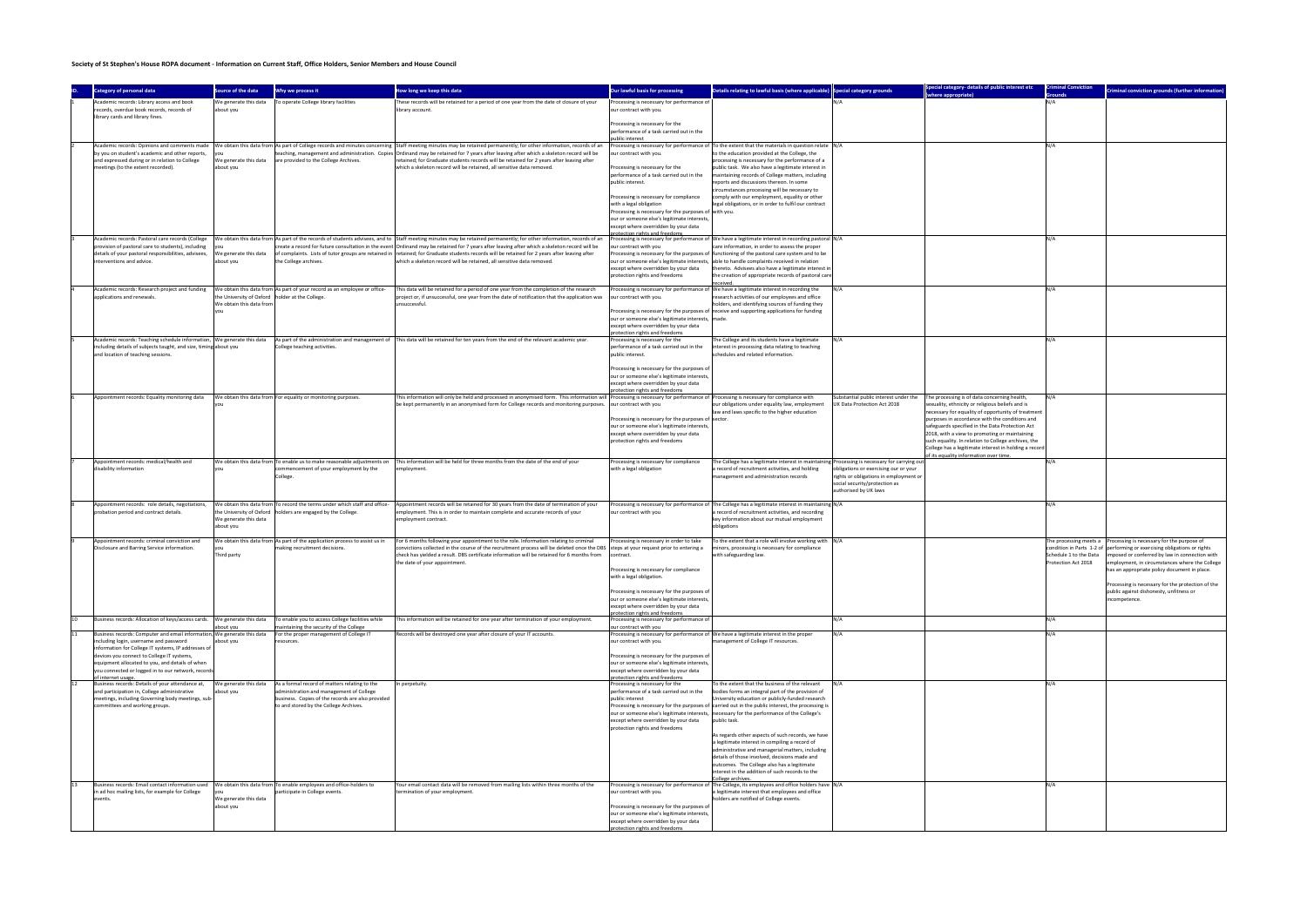|                                                                                                                                                                   | N/A                                                                                                                                                                                                                                                                                                                                                      |                                                                                                                                                                                                                                                                                                                 |
|-------------------------------------------------------------------------------------------------------------------------------------------------------------------|----------------------------------------------------------------------------------------------------------------------------------------------------------------------------------------------------------------------------------------------------------------------------------------------------------------------------------------------------------|-----------------------------------------------------------------------------------------------------------------------------------------------------------------------------------------------------------------------------------------------------------------------------------------------------------------|
| category data for these<br>ercising functions<br>. The processing is<br>bstantial public interest, Protection Act 2018<br>r the College to comply<br>obligations. | The processing meets a<br>condition in Part 2 of<br>Schedule 1 to the Data                                                                                                                                                                                                                                                                               | Where it processes special category data for these<br>purposes, the College is exercising functions<br>conferred under legislation. The processing is<br>necessary for reasons of substantial public interest,<br>namely the requirement for the College to comply<br>with its statutory and legal obligations. |
|                                                                                                                                                                   | The processing is<br>necessary for the<br>purpose of obtaining<br>legal advice or is<br>otherwise necessary for<br>establishing, exercising<br>or defending legal rights.<br>The processing meets a<br>condition in Parts1-3 of<br>Schedule 1 to the Data<br>Protection Act 2018<br>N/A                                                                  | Most commonly such data would be processed in<br>connection with the detection or prevention of an<br>unlawful act.                                                                                                                                                                                             |
|                                                                                                                                                                   |                                                                                                                                                                                                                                                                                                                                                          |                                                                                                                                                                                                                                                                                                                 |
| special category<br>substantial public<br>tection Act 2018:<br>d/or detecting or<br>ider Health and Safety                                                        | The processing is<br>necessary in connection<br>with legal proceedings<br>(including prospective<br>legal proceedings),<br>obtaining legal advice or<br>is otherwise necessary<br>for establishing,<br>exercising or defending<br>legal rights.<br>The processing meets a<br>condition in Parts 1-3 of<br>Schedule 1 to the Data<br>Protection Act 2018. | Where data is recorded concerning criminal<br>offences/allegations relating to you.                                                                                                                                                                                                                             |
|                                                                                                                                                                   | N/A                                                                                                                                                                                                                                                                                                                                                      |                                                                                                                                                                                                                                                                                                                 |
|                                                                                                                                                                   | N/A                                                                                                                                                                                                                                                                                                                                                      |                                                                                                                                                                                                                                                                                                                 |
|                                                                                                                                                                   | N/A                                                                                                                                                                                                                                                                                                                                                      |                                                                                                                                                                                                                                                                                                                 |
| s are due to ill health or<br>ategory' information as                                                                                                             | Processing is necessary<br>for carrying out<br>obligations or exercising<br>our or your rights or<br>obligations in<br>employment or social<br>security/protection as<br>authorised by UK laws<br>N/A                                                                                                                                                    | To the extent that absences are due to allegations<br>of criminal behaviour or criminal convictions.                                                                                                                                                                                                            |
|                                                                                                                                                                   | N/A                                                                                                                                                                                                                                                                                                                                                      |                                                                                                                                                                                                                                                                                                                 |
|                                                                                                                                                                   | N/A                                                                                                                                                                                                                                                                                                                                                      |                                                                                                                                                                                                                                                                                                                 |
| y is due to ill health or<br>ategory' information as                                                                                                              | N/A                                                                                                                                                                                                                                                                                                                                                      |                                                                                                                                                                                                                                                                                                                 |
|                                                                                                                                                                   | N/A                                                                                                                                                                                                                                                                                                                                                      |                                                                                                                                                                                                                                                                                                                 |

|    | Business records: Event and meal bookings,                                                                                                                                                                                                                                                                                                                                                                                                                              |                                                                               |                                                                                                                                                                                                                                                                                                                                                                                                                                                       | We obtain this data from  For the management of College catering provision  Records of outstanding payments will be retained until they are paid in full. Records relating Processing is necessary for the purposes of  We hav                                                                                                    |                                                                                                                                                                                                |                                                                                                                                                                                                                                                                                                                                                                                                                                                                                                                                                                | IN/A                                                                                                                                                                                  |                                                                                                                                                                                                                                                                                                                                                    | N/A                                                                                                                                                                                                                                                                                              |
|----|-------------------------------------------------------------------------------------------------------------------------------------------------------------------------------------------------------------------------------------------------------------------------------------------------------------------------------------------------------------------------------------------------------------------------------------------------------------------------|-------------------------------------------------------------------------------|-------------------------------------------------------------------------------------------------------------------------------------------------------------------------------------------------------------------------------------------------------------------------------------------------------------------------------------------------------------------------------------------------------------------------------------------------------|-----------------------------------------------------------------------------------------------------------------------------------------------------------------------------------------------------------------------------------------------------------------------------------------------------------------------------------|------------------------------------------------------------------------------------------------------------------------------------------------------------------------------------------------|----------------------------------------------------------------------------------------------------------------------------------------------------------------------------------------------------------------------------------------------------------------------------------------------------------------------------------------------------------------------------------------------------------------------------------------------------------------------------------------------------------------------------------------------------------------|---------------------------------------------------------------------------------------------------------------------------------------------------------------------------------------|----------------------------------------------------------------------------------------------------------------------------------------------------------------------------------------------------------------------------------------------------------------------------------------------------------------------------------------------------|--------------------------------------------------------------------------------------------------------------------------------------------------------------------------------------------------------------------------------------------------------------------------------------------------|
|    | including details of monies stored on College<br>payment systems and any charges<br>paid/outstanding.                                                                                                                                                                                                                                                                                                                                                                   | We generate this data<br>about you                                            |                                                                                                                                                                                                                                                                                                                                                                                                                                                       | to event and meal bookings will be retained for ten years after the end of the academic<br>year in which the event took place.                                                                                                                                                                                                    | our or someone else's legitimate interests,<br>except where overridden by your data<br>protection rights and freedoms                                                                          | efficient management of College catering and<br>events, including recording the identity of<br>attendees, and recording and arranging for the<br>ecovery of monies owed.                                                                                                                                                                                                                                                                                                                                                                                       |                                                                                                                                                                                       |                                                                                                                                                                                                                                                                                                                                                    |                                                                                                                                                                                                                                                                                                  |
| 15 | Business records: generated for legal or statutory<br>compliance purposes containing names and/or<br>associated personal data. For example, copies of<br>data supplied pursuant to requests made under<br>data protection and/or freedom of information<br>legislation, records made to comply with<br>safeguarding, health and safety or counter-<br>terrorism legislation, in connection with legal<br>advice or claims, or to comply with auditors'<br>requirements. | We generate this data<br>about you                                            | So that we have a record of information supplied,<br>both in the interests of good administration and<br>also to meet legal and regulatory requirements.                                                                                                                                                                                                                                                                                              | This data will be retained for a period of 7 years from the termination of your employment, Processing is necessary for compliance<br>inless there is compelling justification for the data to be retained for a longer period eg in<br>connection with legal advice, or in relation to auditing obligations.                     | with a legal obligation                                                                                                                                                                        | Processing is necessary to comply with Health and Substantial public interest under the<br>Safety law; data protection law; etc                                                                                                                                                                                                                                                                                                                                                                                                                                | UK Data Protection Act 2018                                                                                                                                                           | Where it processes special category data for these The processing m<br>purposes, the College is exercising functions<br>conferred under legislation. The processing is<br>necessary for reasons of substantial public interest, Protection Act 20<br>namely the requirement for the College to comply<br>with its statutory and legal obligations. | condition in Part<br>Schedule 1 to the                                                                                                                                                                                                                                                           |
|    | Business records: re information security incidents We obtain this data from To ensure that our systems are appropriately<br>and of PC misuse incidents                                                                                                                                                                                                                                                                                                                 | the University of Oxford<br>We generate this data<br>about you                | updated and secure, and in case records are<br>equired for subsequent disciplinary or police<br>nvestigations.                                                                                                                                                                                                                                                                                                                                        | This data will be retained for a period of one year from the last date of action in relation to Processing is necessary for performance of The College has a legitimate interest in the<br>the incident; or for seven years where it applies to financial records                                                                 | our contract with you.<br>Processing is necessary for the purposes of<br>our or someone else's legitimate interests,<br>except where overridden by your data<br>protection rights and freedoms | effective management, and proper use, of its IT<br>systems.                                                                                                                                                                                                                                                                                                                                                                                                                                                                                                    | N/A                                                                                                                                                                                   |                                                                                                                                                                                                                                                                                                                                                    | The processing is<br>necessary for the<br>purpose of obtair<br>legal advice or is<br>otherwise necess<br>establishing, exer<br>or defending lega<br>The processing m<br>condition in Parts<br>Schedule 1 to the<br>Protection Act 20                                                             |
|    | Business records: Room bookings                                                                                                                                                                                                                                                                                                                                                                                                                                         | We generate this data<br>about you                                            | College property.                                                                                                                                                                                                                                                                                                                                                                                                                                     | We obtain this data from As part of the administration and management of This data will be retained for ten years from the end of the relevant academic year.                                                                                                                                                                     | our or someone else's legitimate interests,<br>except where overridden by your data<br>protection rights and freedoms                                                                          | Processing is necessary for the purposes of The College has a legitimate interest in the proper N/A<br>management of College facilities, in maintaining<br>the security of College premises, in understanding<br>the purposes for which facilities have been<br>reserved, and in recording the identities of those<br>booking College facilities.                                                                                                                                                                                                              |                                                                                                                                                                                       |                                                                                                                                                                                                                                                                                                                                                    | N/A                                                                                                                                                                                                                                                                                              |
| 18 | Business records: Security records, including CCTV, We generate this data<br>access control records and access logs. Security<br>ncidents, accident reports and health and safety<br>records.                                                                                                                                                                                                                                                                           | about you                                                                     | To monitor the attendance of people on College<br>premises, as part of the College's safety and<br>security arrangements.                                                                                                                                                                                                                                                                                                                             | CCTV records, access control ,and access logs are retained for six months. Security<br>incidents, accident reports, and health and safety records are retained for 6 years from<br>creation. If such incidents are mentioned during governing body sessions, the minutes will<br>be retained in the College archive in perpetuity | our contract with you.<br>our or someone else's legitimate interests, College property<br>except where overridden by your data<br>protection rights and freedoms                               | Processing is necessary for performance of We, and residents of the College, have a legitimate Processing is necessary for carrying out The College also processes special category<br>interest in restricting access to College property to obligations or exercising our or your<br>authorised persons, maintaining a record of access  rights or obligations in employment or  interest under the Data Protection Act 2018:<br>Processing is necessary for the purposes of and maintaining a record of incidents occurring on social security/protection as | authorised by UK laws.                                                                                                                                                                | information in pursuit of a substantial public<br>exercising our functions and/or detecting or<br>preventing unlawful acts under Health and Safety<br>and similar legislation.                                                                                                                                                                     | The processing is<br>necessary in conr<br>with legal procee<br>(including prospe<br>legal proceedings<br>obtaining legal ad<br>is otherwise nece<br>for establishing,<br>exercising or defe<br>legal rights.<br>The processing m<br>condition in Parts<br>Schedule 1 to the<br>Protection Act 20 |
| 19 | College records: on College cultural life and<br>personal papers donated by member,<br>including written records of teams, choirs, clubs<br>and societies, plays and performances, of<br>participation in events and sporting fixtures and of We generate this data<br>the outcomes.                                                                                                                                                                                    | about you<br>Third party                                                      | We obtain this data from To allow the College's cultural life to function and Permanently.<br>the University of Oxford   flourish, and in order to maintain a record of<br>We obtain this data from College life, which may be relevant to you<br>ndividually (for example if you later request<br>confirmation of historical details from us), and<br>which is also part of the College's own record of<br>what its members have achieved over time. |                                                                                                                                                                                                                                                                                                                                   | our or someone else's legitimate interests, a record of its cultural life.<br>except where overridden by your data<br>protection rights and freedoms                                           | Processing is necessary for the purposes of The College has a legitimate interest in maintaining Processing relates to personal data                                                                                                                                                                                                                                                                                                                                                                                                                           | which you have manifestly made<br>oublic                                                                                                                                              |                                                                                                                                                                                                                                                                                                                                                    |                                                                                                                                                                                                                                                                                                  |
|    | College records: Photographs (formal)                                                                                                                                                                                                                                                                                                                                                                                                                                   | We generate this data<br>about you                                            | To enable visual identification of staff and office-<br>holders for security purposes. To publish images of the purposes of College records and archives.<br>staff and office-holders to enable identification by<br>students, colleagues and third parties.                                                                                                                                                                                          | Permanently. This data will be held as part of the skeleton record of your employment for                                                                                                                                                                                                                                         | except where overridden by your data<br>protection rights and freedoms                                                                                                                         | Processing is necessary for the purposes of We have a legitimate interest in ensuring the<br>our or someone else's legitimate interests, security of our premises and the exclusion of non-<br>authorised individuals. We, your colleagues,<br>students and others also have a legitimate interest<br>in being able to identify you. In relation to College<br>archives, the College has a legitimate interest in<br>holding a visual record of employees and office-<br><u>olders over time</u>                                                               | IN/A                                                                                                                                                                                  |                                                                                                                                                                                                                                                                                                                                                    | N/A                                                                                                                                                                                                                                                                                              |
|    | College records: Photographs (informal)                                                                                                                                                                                                                                                                                                                                                                                                                                 | We generate this data<br>about you<br>Third party                             | We obtain this data from Photographic records of College life, including<br>the University of Oxford attendance at events and society<br>memberships, are created on an ongoing basis.<br>The College archives collect and store copies of<br>such materials.                                                                                                                                                                                         | n perpetuity.                                                                                                                                                                                                                                                                                                                     | our or someone else's legitimate interests, historical archive recording College life.<br>except where overridden by your data<br>protection rights and freedoms                               | Processing is necessary for the purposes of The College has a legitimate interest in creating a  N/A                                                                                                                                                                                                                                                                                                                                                                                                                                                           |                                                                                                                                                                                       |                                                                                                                                                                                                                                                                                                                                                    | N/A                                                                                                                                                                                                                                                                                              |
| 22 | Employment Records: Absence records (including   We obtain this data from To record, monitor, plan for and respond to<br>but not limited to vacation,<br>maternity/paternity/shared parental leave, time<br>off for dependants, career breaks, etc.)                                                                                                                                                                                                                    | We generate this data<br>about you                                            | bsences.                                                                                                                                                                                                                                                                                                                                                                                                                                              | Records relating to vacation/maternity/paternity/shared parental leave, time off for<br>dependants, and career breaks will be retained for 7 years from the date of the absence.                                                                                                                                                  | Processing is necessary for performance of<br>our contract with you                                                                                                                            |                                                                                                                                                                                                                                                                                                                                                                                                                                                                                                                                                                | obligations or exercising our or your<br>rights or obligations in employment or defined under GDPR.<br>social security/protection as<br>authorised by UK laws                         | Processing is necessary for carrying out To the extent that absences are due to ill health or Processing is nec<br>reasons linked to 'special category' information as for carrying out                                                                                                                                                            | obligations or exe<br>our or your rights<br>obligations in<br>employment or s<br>security/protection<br>authorised by UK                                                                                                                                                                         |
| 23 | Employment records: Appraisal information,<br>including objectives, feedback given to and<br>received about you, records of appraisal<br>discussions and Personal Development Plans                                                                                                                                                                                                                                                                                     | Third party                                                                   | We obtain this data from To monitor, assist in and record your professional<br>development.                                                                                                                                                                                                                                                                                                                                                           | These records will be kept for three years from the date that they are superseded by an<br>updated appraisal, or three years following the termination of your employment<br>(whichever is longer).                                                                                                                               | Processing is necessary for performance of<br>our contract with you                                                                                                                            |                                                                                                                                                                                                                                                                                                                                                                                                                                                                                                                                                                | Processing is necessary for carrying out<br>obligations or exercising our or your<br>rights or obligations in employment or<br>social security/protection as<br>authorised by UK laws |                                                                                                                                                                                                                                                                                                                                                    |                                                                                                                                                                                                                                                                                                  |
| 24 | personal card details, expense allowances and<br>expense claims.                                                                                                                                                                                                                                                                                                                                                                                                        |                                                                               | make necessary payments.                                                                                                                                                                                                                                                                                                                                                                                                                              | Employment Records: Bank account, sort code and  We obtain this data from  To enable us to monitor expense claims made and  Data relating to expenses allowances and expense claims will be retained for 7 years from<br>termination of your employment.                                                                          | our contract with you.<br>our or someone else's legitimate interests,<br>except where overridden by your data<br>rotection rights and freedoms                                                 | Processing is necessary for performance of We have a legal obligation to manage expenses<br>claims to the satisfaction of HMRC; We have a<br>legitimate interest in operating and ensuring<br>Processing is necessary for the purposes of appropriate use of the College expenses system.                                                                                                                                                                                                                                                                      |                                                                                                                                                                                       |                                                                                                                                                                                                                                                                                                                                                    | N/A                                                                                                                                                                                                                                                                                              |
| 25 | Employment Records: Bank account, sort code,<br>BACS ID, National Insurance number, salary details, you<br>payslips, bonus details, tax forms, tax codes and<br>payments information.                                                                                                                                                                                                                                                                                   | We generate this data<br>about you<br>Third party                             | We obtain this data from Processing is necessary for the operation of the<br>College payroll and benefits system.                                                                                                                                                                                                                                                                                                                                     | PAYE and payroll data will be retained for 7 years from termination of your employment for  Processing is necessary for performance of  We have a legal obligation to report salary details  N/A<br>the purposes of reporting to HMRC; bank records retained for two years                                                        | with legal obligation                                                                                                                                                                          | our contract with you; and for compliance to HMRC. We have a legitimate interest in<br>operating and ensuring appropriate use of the<br>College payroll                                                                                                                                                                                                                                                                                                                                                                                                        |                                                                                                                                                                                       |                                                                                                                                                                                                                                                                                                                                                    | N/A                                                                                                                                                                                                                                                                                              |
| 26 | Employment records: Capability procedure<br>records, including reasons for commencing the<br>process, relevant performance indicators, records<br>of review meetings and feedback, decisions and<br>outcomes.                                                                                                                                                                                                                                                           | We obtain this data from<br>We generate this data<br>about you<br>Third party | the University of Oxford   to appropriately manage under-performance.                                                                                                                                                                                                                                                                                                                                                                                 | We obtain this data from To support the development of our employees and This data will be retained for 6 years from the end of the capability procedure.                                                                                                                                                                         | our contract with you.<br>Processing is necessary for the purposes of<br>our or someone else's legitimate interests,<br>except where overridden by your data<br>protection rights and freedoms | Processing is necessary for performance of We have a legitimate interest in managing any<br>perceived under-performance appropriately.                                                                                                                                                                                                                                                                                                                                                                                                                         | obligations or exercising our or your<br>rights or obligations in employment or defined under GDPR<br>social security/protection as<br>authorised by UK laws                          | Processing is necessary for carrying out to the extent that capability is due to ill health or N/A<br>reasons linked to 'special category' information as                                                                                                                                                                                          |                                                                                                                                                                                                                                                                                                  |
| 27 | Employment records: Conflict of interest<br>declarations                                                                                                                                                                                                                                                                                                                                                                                                                |                                                                               | We obtain this data from To enable us to identify when your personal or<br>of the College.                                                                                                                                                                                                                                                                                                                                                            | These records will be kept for 6 years from the termination of employment. If declarations<br>family interests and/or loyalties conflict with those  are mentioned during governing body sessions, the minutes will be retained in the College<br>archive in perpetuity.                                                          | Processing is necessary for compliance<br>with a legal obligation<br>except where overridden by your data<br>rotection rights and freedoms                                                     | We have a legitimate interest in understanding<br>when your interests may conflict with those of the<br>Processing is necessary for the purposes of College, and when you will be unable to contribute<br>our or someone else's legitimate interests, to College management and/or decisions. In<br>certain circumstances we may also have a legal<br>obligation to process this data.                                                                                                                                                                         | N/A                                                                                                                                                                                   |                                                                                                                                                                                                                                                                                                                                                    | N/A                                                                                                                                                                                                                                                                                              |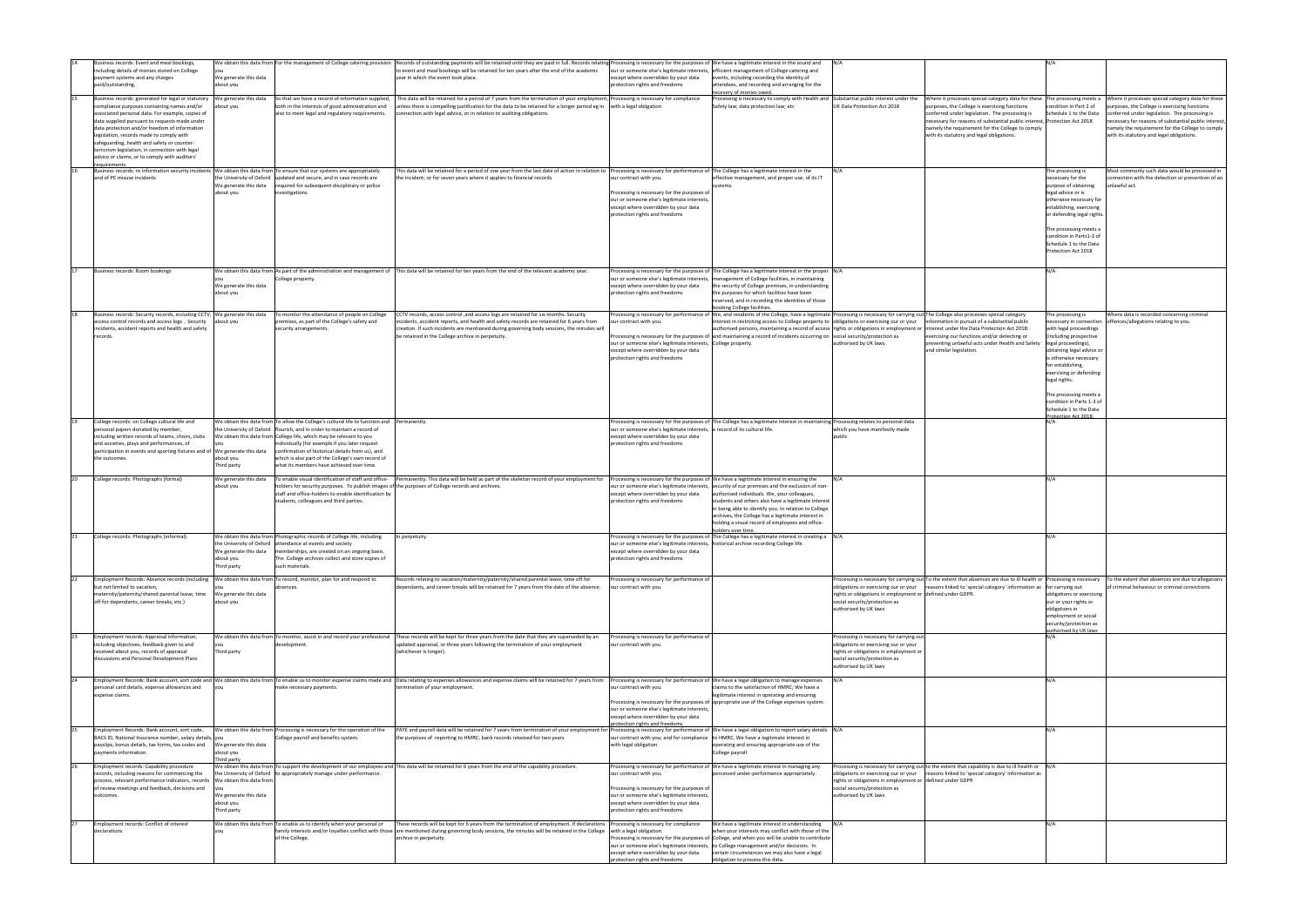| Employment records: Contact details (name,                                                                                                                                                                                                       |                                                   |                                                                                                                                                              | We obtain this data from In order to be able to contact you in your role as an Contact details may be retained for up to 30 years from the date of termination of your                                                                                                                                                      | Processing is necessary for performance of                                                                                       |                                                                                                                                                                                                                                                                            |                                                                                                                                                              |                                                                                                                                                                      |                                                                                      |                                                                                                                                                                                                                                                                 |
|--------------------------------------------------------------------------------------------------------------------------------------------------------------------------------------------------------------------------------------------------|---------------------------------------------------|--------------------------------------------------------------------------------------------------------------------------------------------------------------|-----------------------------------------------------------------------------------------------------------------------------------------------------------------------------------------------------------------------------------------------------------------------------------------------------------------------------|----------------------------------------------------------------------------------------------------------------------------------|----------------------------------------------------------------------------------------------------------------------------------------------------------------------------------------------------------------------------------------------------------------------------|--------------------------------------------------------------------------------------------------------------------------------------------------------------|----------------------------------------------------------------------------------------------------------------------------------------------------------------------|--------------------------------------------------------------------------------------|-----------------------------------------------------------------------------------------------------------------------------------------------------------------------------------------------------------------------------------------------------------------|
| addresses, telephone numbers), as amended from  the University of Oxford  employee or office holder at the College, and<br>time to time.                                                                                                         |                                                   | We obtain this data from (where applicable) to comply with immigration<br>law. These details will also appear on documents                                   | employment.                                                                                                                                                                                                                                                                                                                 | our contract with you.<br>Processing is necessary for compliance                                                                 |                                                                                                                                                                                                                                                                            |                                                                                                                                                              |                                                                                                                                                                      |                                                                                      |                                                                                                                                                                                                                                                                 |
|                                                                                                                                                                                                                                                  | We generate this data<br>about you                | and materials held in the College archive. We may<br>also send college news and event invitations, if you<br>have requested us to do so.                     |                                                                                                                                                                                                                                                                                                                             | with a legal obligation.<br>Processing is necessary for the purposes of                                                          |                                                                                                                                                                                                                                                                            |                                                                                                                                                              |                                                                                                                                                                      |                                                                                      |                                                                                                                                                                                                                                                                 |
|                                                                                                                                                                                                                                                  |                                                   |                                                                                                                                                              |                                                                                                                                                                                                                                                                                                                             | our or someone else's legitimate interests,<br>except where overridden by your data<br>rotection rights and freedoms             |                                                                                                                                                                                                                                                                            |                                                                                                                                                              |                                                                                                                                                                      |                                                                                      |                                                                                                                                                                                                                                                                 |
| Employment records: Disciplinary or harassment<br>records: if a disciplinary, harassment or similar<br>complaint is made to the College in relation to you, We obtain this data from matters.<br>including records of any investigation and / or |                                                   | We obtain this data from To investigate, consider and reach conclusions in<br>the University of Oxford   relation to employee and office holder disciplinary | This data will be kept for 30 years from the outcome of the investigation or related<br>disciplinary decision. Where appropriate, a reference to the fact disciplinary proceedings<br>ook place and the relevant date will be retained on your skeleton employment record<br>permanently.                                   | Processing is necessary for performance of<br>our contract with you.<br>Processing is necessary for compliance                   |                                                                                                                                                                                                                                                                            | Processing is necessary for carrying out<br>obligations or exercising our or your<br>rights or obligations in employment or<br>social security/protection as |                                                                                                                                                                      | Protection Act 2018                                                                  | The processing meets a   Processing is necessary for carrying out obligations<br>condition in Parts 1-3 of  or exercising our or your rights or obligations in<br>Schedule 1 to the Data   employment or social security/protection as<br>authorised by UK laws |
| decision that we take, dismissal records,<br>settlements, and of any appeals process.                                                                                                                                                            | We generate this data<br>about you<br>Third party |                                                                                                                                                              |                                                                                                                                                                                                                                                                                                                             | with a legal obligation                                                                                                          |                                                                                                                                                                                                                                                                            | authorised by UK laws                                                                                                                                        |                                                                                                                                                                      |                                                                                      |                                                                                                                                                                                                                                                                 |
| Employment records: End of employment                                                                                                                                                                                                            |                                                   | We obtain this data from To understand the reasons that employees and                                                                                        | These records will be retained for 7 years from the date of termination of your                                                                                                                                                                                                                                             |                                                                                                                                  | Processing is necessary for performance of  We, and other members of the College, have a                                                                                                                                                                                   |                                                                                                                                                              | rocessing is necessary for carrying out To the extent that issues and or absences are due  You have consented to  Where allegations of, or convictions for, criminal |                                                                                      |                                                                                                                                                                                                                                                                 |
| including details of exit interviews, relevant<br>correspondence, and redundancy records<br>(redundancy details, calculations of payments,                                                                                                       | We generate this data<br>about you                | office holders leave, to identify trends and issues,<br>and to enable us to make improvements going<br>forward. Where employees have left due to             | mployment.                                                                                                                                                                                                                                                                                                                  | our contract with you. Processing is<br>necessary for compliance with legal<br>obligation.                                       | legitimate interest in understanding the reasons<br>that employees and office holders leave. We also<br>have a legitimate interest in holding appropriate                                                                                                                  | rights or obligations in employment or  information as defined under GDPR<br>social security/protection as                                                   | bligations or exercising our or your   to ill health or reasons linked to 'special category'                                                                         | the processing.                                                                      | offences are held as part of leaver records, this<br>data will usually be either public information, held<br>The processing relates to for the purpose of obtaining legal advice in                                                                             |
| refunds, notification to the Secretary of State) or<br>termination records.                                                                                                                                                                      |                                                   | redundancy or their contracts have been<br>terminated, we keep records to ensure we can                                                                      |                                                                                                                                                                                                                                                                                                                             | Processing is necessary for the purposes of decisions.                                                                           | records relating to potentially contentious                                                                                                                                                                                                                                | authorised by UK laws                                                                                                                                        |                                                                                                                                                                      | have manifestly made<br>public.                                                      | personal data that you   connection with legal proceedings, be necessary<br>for the exercise of a function conferred on the                                                                                                                                     |
|                                                                                                                                                                                                                                                  |                                                   | respond appropriately to any ongoing queries.                                                                                                                |                                                                                                                                                                                                                                                                                                                             | our or someone else's legitimate interests,<br>except where overridden by your data<br>protection rights and freedoms. Also,     |                                                                                                                                                                                                                                                                            |                                                                                                                                                              |                                                                                                                                                                      | The processing is                                                                    | College by an enactment or the rule of law, or held<br>n the public interest for the purpose of protecting<br>the public against unfitness, improper conduct or                                                                                                 |
|                                                                                                                                                                                                                                                  |                                                   |                                                                                                                                                              |                                                                                                                                                                                                                                                                                                                             | specific consent will be sought where<br>health reports are requested during the<br>course of an ill-health retirement or if the |                                                                                                                                                                                                                                                                            |                                                                                                                                                              |                                                                                                                                                                      | necessary in connection similar.<br>with legal proceedings<br>(including prospective | Where no such grounds for processing this data                                                                                                                                                                                                                  |
|                                                                                                                                                                                                                                                  |                                                   |                                                                                                                                                              |                                                                                                                                                                                                                                                                                                                             | ermination of employment is as a result of<br>allegation or conviction.                                                          |                                                                                                                                                                                                                                                                            |                                                                                                                                                              |                                                                                                                                                                      | legal proceedings)<br>The processing is                                              | apply, it will be held and processing only based on<br>Ivour consent.                                                                                                                                                                                           |
|                                                                                                                                                                                                                                                  |                                                   |                                                                                                                                                              |                                                                                                                                                                                                                                                                                                                             |                                                                                                                                  |                                                                                                                                                                                                                                                                            |                                                                                                                                                              |                                                                                                                                                                      | necessary for the<br>purpose of obtaining<br>egal advice                             |                                                                                                                                                                                                                                                                 |
| Employment records: Grievances and related<br>investigations raised with the College and relating vou                                                                                                                                            |                                                   | We obtain this data from As an employer we are required to make<br>ppropriate records as part of the handling of                                             | Data will be retained for 7 years from the date of investigation, or the date of the decision   Processing is necessary for performance of   Processing of this data is necessary to comply with<br>esulting from the grievance process, whichever is later.                                                                | our contract with you.                                                                                                           | employment law. We, you, and other parties who                                                                                                                                                                                                                             |                                                                                                                                                              |                                                                                                                                                                      | Processing is necessary<br>for carrying out                                          |                                                                                                                                                                                                                                                                 |
| to you, including records of any investigation<br>and/or decision that we take, and of any<br>subsequent appeal of resolution.                                                                                                                   | We generate this data<br>about you<br>Third party | grievances and related investigations.                                                                                                                       |                                                                                                                                                                                                                                                                                                                             | Processing is necessary for compliance<br>with a legal obligation.                                                               | are involved, also have a legitimate interest in the<br>proper investigation and handling of relevant<br>complaints, disputes and grievances.                                                                                                                              |                                                                                                                                                              |                                                                                                                                                                      | obligations or exercising<br>our or your rights or<br>obligations in                 |                                                                                                                                                                                                                                                                 |
|                                                                                                                                                                                                                                                  |                                                   |                                                                                                                                                              |                                                                                                                                                                                                                                                                                                                             | Processing is necessary for the purposes of                                                                                      |                                                                                                                                                                                                                                                                            |                                                                                                                                                              |                                                                                                                                                                      | employment or social<br>security/protection as                                       |                                                                                                                                                                                                                                                                 |
|                                                                                                                                                                                                                                                  |                                                   |                                                                                                                                                              |                                                                                                                                                                                                                                                                                                                             | our or someone else's legitimate interests,<br>except where overridden by your data<br>protection rights and freedoms            |                                                                                                                                                                                                                                                                            |                                                                                                                                                              |                                                                                                                                                                      | authorised by UK laws                                                                |                                                                                                                                                                                                                                                                 |
| Employment records: Health and Safety<br>Assessments                                                                                                                                                                                             |                                                   | We obtain this data from To enable us to make appropriate adjustments to<br>your working environment and duties to                                           | This data will be retained for 30 years from the date of termination of your<br>mployment, unless the assessment relates to the conduct and results of risk assessments virth a legal obligation                                                                                                                            | Processing is necessary for compliance                                                                                           | Processing is necessary to comply with Health and   Processing is necessary for carrying out To the extent that issues and or absences are due   N/A<br>Safety law                                                                                                         |                                                                                                                                                              | obligations or exercising our or your   to ill health or reasons linked to 'special category'                                                                        |                                                                                      |                                                                                                                                                                                                                                                                 |
|                                                                                                                                                                                                                                                  |                                                   | accommodate changes in your physical and/or<br>mental condition.                                                                                             | f work which exposes employees to asbestos where records of assessments will be<br>retained for 40 years.                                                                                                                                                                                                                   |                                                                                                                                  |                                                                                                                                                                                                                                                                            | rights or obligations in employment or  information as defined under GDPR<br>social security/protection as<br>authorised by UK laws                          |                                                                                                                                                                      |                                                                                      |                                                                                                                                                                                                                                                                 |
| Employment records: Housing applications,<br>information, decisions and arrangements: details  you                                                                                                                                               |                                                   | We obtain this data from For the proper management of College-owned<br>housing used for employee and office-holder                                           | These records will be retained for up to thirty years from the date on which the tenancy<br>ends, or until superseded by a follow-up check [Home Office retention requirements].                                                                                                                                            | our contract with you                                                                                                            | Processing is necessary for performance of We are required by law to confirm and hold<br>ppropriate records regarding the immigration                                                                                                                                      | Explicit consent                                                                                                                                             |                                                                                                                                                                      |                                                                                      |                                                                                                                                                                                                                                                                 |
| of College-owned residential property occupants,<br>including names, ages, disability details, nationality<br>and immigration status data.                                                                                                       |                                                   | occupation.                                                                                                                                                  |                                                                                                                                                                                                                                                                                                                             | Processing is necessary in order to take<br>steps at your request prior to entering a<br>contract                                | status of tenants. We also have a legitimate<br>interest in knowing who the occupants of College<br>roperties are.                                                                                                                                                         |                                                                                                                                                              |                                                                                                                                                                      |                                                                                      |                                                                                                                                                                                                                                                                 |
|                                                                                                                                                                                                                                                  |                                                   |                                                                                                                                                              |                                                                                                                                                                                                                                                                                                                             | Processing is necessary for compliance<br>with a legal obligation<br>Processing is necessary for the purposes of                 |                                                                                                                                                                                                                                                                            |                                                                                                                                                              |                                                                                                                                                                      |                                                                                      |                                                                                                                                                                                                                                                                 |
|                                                                                                                                                                                                                                                  |                                                   |                                                                                                                                                              |                                                                                                                                                                                                                                                                                                                             | our or someone else's legitimate interests,<br>except where overridden by your data<br>protection rights and freedoms            |                                                                                                                                                                                                                                                                            |                                                                                                                                                              |                                                                                                                                                                      |                                                                                      |                                                                                                                                                                                                                                                                 |
| Employment records: Learning and development   We obtain this data from As part of an accurate and up to date record of<br>records, including your attendance,                                                                                   |                                                   | your employment by the College.                                                                                                                              | This data will be held for 30 years from the date of termination of your employment.                                                                                                                                                                                                                                        | our contract with you.                                                                                                           | Processing is necessary for performance of  Processing in some instances is necessary to<br>comply with our legal obligations in relation to the                                                                                                                           |                                                                                                                                                              |                                                                                                                                                                      | N/A                                                                                  |                                                                                                                                                                                                                                                                 |
| completions, and certifications.                                                                                                                                                                                                                 | We generate this data<br>about you<br>Third party |                                                                                                                                                              |                                                                                                                                                                                                                                                                                                                             | Processing is necessary for compliance                                                                                           | nandatory provision of training on specific<br>issues to employees and office holders.                                                                                                                                                                                     |                                                                                                                                                              |                                                                                                                                                                      |                                                                                      |                                                                                                                                                                                                                                                                 |
|                                                                                                                                                                                                                                                  |                                                   |                                                                                                                                                              |                                                                                                                                                                                                                                                                                                                             | with a legal obligation.                                                                                                         | We, and you, also have a legitimate interest in our<br>Processing is necessary for the purposes of nolding an up to date record of your learning and                                                                                                                       |                                                                                                                                                              |                                                                                                                                                                      |                                                                                      |                                                                                                                                                                                                                                                                 |
|                                                                                                                                                                                                                                                  |                                                   |                                                                                                                                                              |                                                                                                                                                                                                                                                                                                                             | except where overridden by your data<br>protection rights and freedoms                                                           | our or someone else's legitimate interests, development achievements, for workforce<br>planning and recognition.                                                                                                                                                           |                                                                                                                                                              |                                                                                                                                                                      |                                                                                      |                                                                                                                                                                                                                                                                 |
|                                                                                                                                                                                                                                                  |                                                   |                                                                                                                                                              |                                                                                                                                                                                                                                                                                                                             |                                                                                                                                  | We also have a legitimate interest in holding this<br>data in the College Archive as part of our record of<br>مأزا موماان                                                                                                                                                  |                                                                                                                                                              |                                                                                                                                                                      |                                                                                      |                                                                                                                                                                                                                                                                 |
| Employment records: Leave and buy-out requests, We obtain this data from To manage requests for teaching remission<br>including records of request consideration and                                                                             |                                                   | the University of Oxford   subsequent to successful grant applications.                                                                                      | Records will be retained for 30 years from the termination of your employment or<br>ssociation                                                                                                                                                                                                                              | Processing is necessary for performance of<br>our contract with you                                                              |                                                                                                                                                                                                                                                                            | N/A                                                                                                                                                          |                                                                                                                                                                      | N/A                                                                                  |                                                                                                                                                                                                                                                                 |
| decisions.                                                                                                                                                                                                                                       | We obtain this data from                          |                                                                                                                                                              |                                                                                                                                                                                                                                                                                                                             |                                                                                                                                  |                                                                                                                                                                                                                                                                            |                                                                                                                                                              |                                                                                                                                                                      |                                                                                      |                                                                                                                                                                                                                                                                 |
| Employment records: Medical questionnaires.<br>notes and occupational health reports, including                                                                                                                                                  |                                                   | We obtain this data from For Occupational Health purposes and in<br>compliance with our obligations under equality                                           | Records relating to occupational health will be retained for 30 years from the termination Processing is necessary for performance of<br>f employment . Medical records relating to the Control of Asbestos at Work Regulations or our contract with you                                                                    |                                                                                                                                  |                                                                                                                                                                                                                                                                            | Processing is necessary for carrying out<br>obligations or exercising our or your                                                                            |                                                                                                                                                                      | N/A                                                                                  |                                                                                                                                                                                                                                                                 |
| specifics of health issues, records of consequent<br>adjustments, and communications relating thereto. about you                                                                                                                                 | We generate this data<br>Third party              | legislation.                                                                                                                                                 | Control of Substances Hazardous to Health Regulations will be retained for 40 years.                                                                                                                                                                                                                                        | Processing is necessary for compliance<br>with a legal obligation                                                                |                                                                                                                                                                                                                                                                            | rights or obligations in employment or<br>social security/protection as<br>authorised by UK laws                                                             |                                                                                                                                                                      |                                                                                      |                                                                                                                                                                                                                                                                 |
| Employment records: Next of kin/emergency<br>contact data                                                                                                                                                                                        |                                                   | We obtain this data from To enable us to contact appropriate individuals in<br>the event that you are injured, become unwell, or                             | Contact details may be retained for up to 30 years from the date of termination of your<br>mployment.                                                                                                                                                                                                                       |                                                                                                                                  | Processing is necessary for the purposes of It is in you, and our, legitimate interests for us to<br>our or someone else's legitimate interests, have the means to contact a family member or                                                                              |                                                                                                                                                              |                                                                                                                                                                      | N/A                                                                                  |                                                                                                                                                                                                                                                                 |
|                                                                                                                                                                                                                                                  |                                                   | there other relevant cause for concern regarding<br>your well-being.                                                                                         |                                                                                                                                                                                                                                                                                                                             | except where overridden by your data<br>protection rights and freedoms                                                           | other designated representative in a situation<br>where there is significant concern for your welfare.                                                                                                                                                                     |                                                                                                                                                              |                                                                                                                                                                      |                                                                                      |                                                                                                                                                                                                                                                                 |
| occupational pension scheme, including:<br>(a) death in service benefit nominations;                                                                                                                                                             |                                                   | o your occupational pension scheme provider.                                                                                                                 | Employment records: Other data relating to your  We obtain this data from  In order to be able to provide required information  Most records relating to your pension will be retained for up to 30 years following the end  P<br>of your employment. After that time, only a skeleton record will be held, setting out the | our contract with you                                                                                                            | able to provide this information to your                                                                                                                                                                                                                                   | Processing is necessary for carrying out<br>oligations or exercising our or your                                                                             |                                                                                                                                                                      |                                                                                      |                                                                                                                                                                                                                                                                 |
| (b) health information about you (as a result of                                                                                                                                                                                                 | We generate this data<br>about you                |                                                                                                                                                              | hame of the provider, the date the employee joined the pension scheme and (where<br>applicable) the date of retirement.                                                                                                                                                                                                     | except where overridden by your data                                                                                             | rocessing is necessary for the purposes of occupational pension scheme provider, to enable<br>our or someone else's legitimate interests, the provider to operate the pension in accordance social security/protection as<br>with the scheme and your and their respective | rights or obligations in employment or<br>authorised by UK laws                                                                                              |                                                                                                                                                                      |                                                                                      |                                                                                                                                                                                                                                                                 |
| incapacity retirement benefit);                                                                                                                                                                                                                  |                                                   |                                                                                                                                                              | It is expected that former staff will be able to obtain all relevant data on their pension from protection rights and freedoms<br>he relevant pension provider, in perpetuity.                                                                                                                                              |                                                                                                                                  | rights and obligations.                                                                                                                                                                                                                                                    |                                                                                                                                                              |                                                                                                                                                                      |                                                                                      |                                                                                                                                                                                                                                                                 |
| (c) information about your spousal or other<br>relationships which might identify your sexuality;                                                                                                                                                |                                                   |                                                                                                                                                              |                                                                                                                                                                                                                                                                                                                             |                                                                                                                                  |                                                                                                                                                                                                                                                                            |                                                                                                                                                              |                                                                                                                                                                      |                                                                                      |                                                                                                                                                                                                                                                                 |
| (d) absence information, which might allow the<br>reverse engineering of trade union affiliation in the<br>case of strike absences.                                                                                                              |                                                   |                                                                                                                                                              |                                                                                                                                                                                                                                                                                                                             |                                                                                                                                  |                                                                                                                                                                                                                                                                            |                                                                                                                                                              |                                                                                                                                                                      |                                                                                      |                                                                                                                                                                                                                                                                 |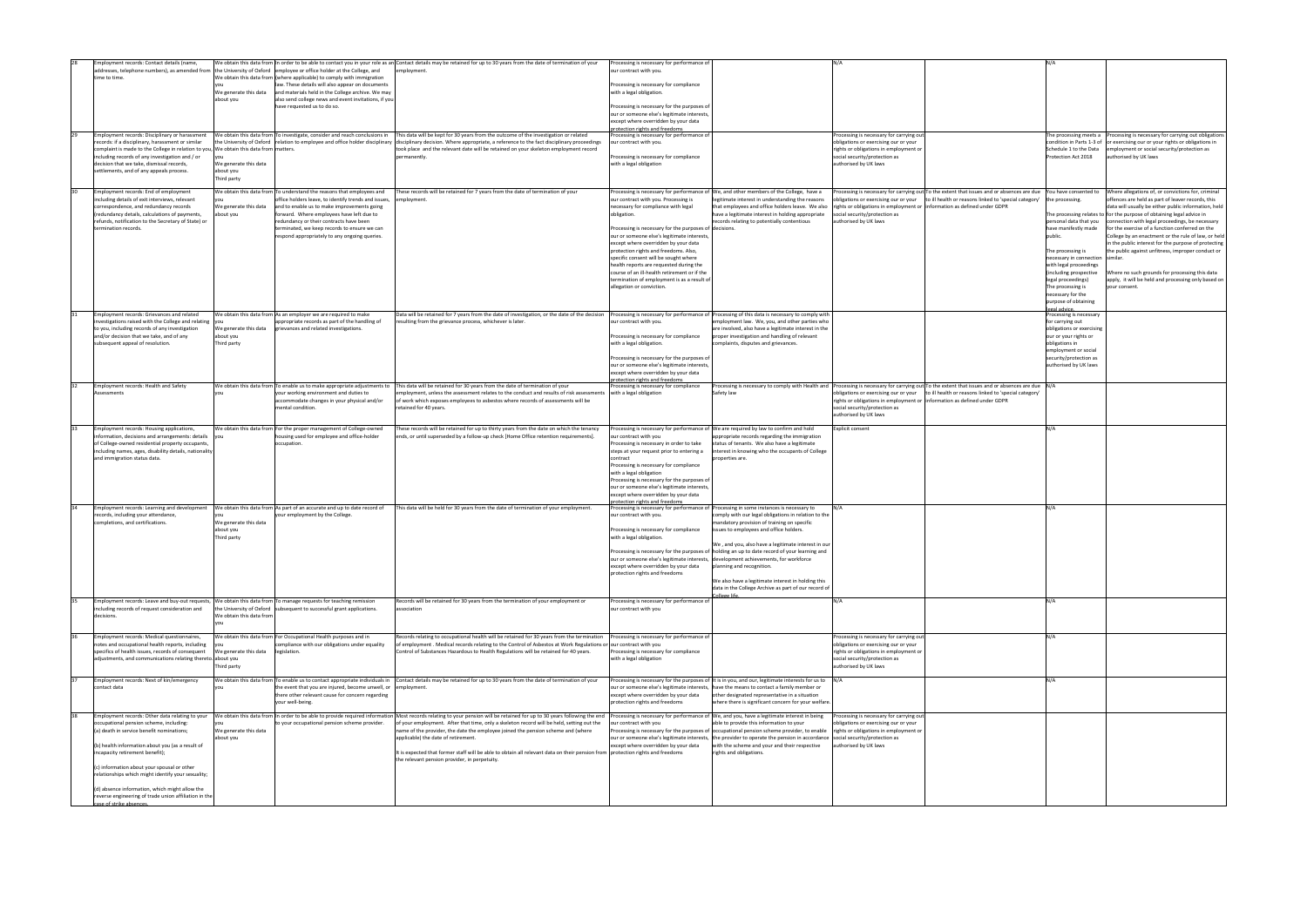|    | Employment Records: Pension membership                                                                                      | We may obtain this    | In order to enable your enrolment in to your                                                                    | Most records relating to your pension will be retained for up to 30 years following the end  Processing is necessary for performance of  We, and you, have a legitimate interest in being                                  |                                                                                        |                                                                                                             |                                                           |                                                                                                        |     |  |
|----|-----------------------------------------------------------------------------------------------------------------------------|-----------------------|-----------------------------------------------------------------------------------------------------------------|----------------------------------------------------------------------------------------------------------------------------------------------------------------------------------------------------------------------------|----------------------------------------------------------------------------------------|-------------------------------------------------------------------------------------------------------------|-----------------------------------------------------------|--------------------------------------------------------------------------------------------------------|-----|--|
|    | data including identification numbers, quotes and                                                                           | information from you; | bension scheme and to make our contribution.                                                                    | of your employment. After that time, only a skeleton record will be held, setting out the                                                                                                                                  | our contract with you                                                                  | able to request this data from the pensions                                                                 |                                                           |                                                                                                        |     |  |
|    | projections, terms, opt-in and opt-out notices,                                                                             |                       |                                                                                                                 |                                                                                                                                                                                                                            |                                                                                        | Processing is necessary for the purposes of provider at your request, and discussing it with                |                                                           |                                                                                                        |     |  |
|    |                                                                                                                             | Third party           |                                                                                                                 | name of the provider, the date the employee joined the pension scheme and (where                                                                                                                                           |                                                                                        |                                                                                                             |                                                           |                                                                                                        |     |  |
|    | benefits and contributions.                                                                                                 |                       |                                                                                                                 | applicable) the date of retirement.                                                                                                                                                                                        |                                                                                        | our or someone else's legitimate interests, you, including any implications of adjustments.                 |                                                           |                                                                                                        |     |  |
|    |                                                                                                                             |                       |                                                                                                                 |                                                                                                                                                                                                                            | except where overridden by your data                                                   |                                                                                                             |                                                           |                                                                                                        |     |  |
|    |                                                                                                                             |                       |                                                                                                                 | It is expected that former staff will be able to obtain all relevant data on their pension from  protection rights and freedoms                                                                                            |                                                                                        |                                                                                                             |                                                           |                                                                                                        |     |  |
|    |                                                                                                                             |                       |                                                                                                                 | the relevant pension provider, in perpetuity.                                                                                                                                                                              |                                                                                        |                                                                                                             |                                                           |                                                                                                        |     |  |
|    |                                                                                                                             |                       |                                                                                                                 |                                                                                                                                                                                                                            |                                                                                        |                                                                                                             |                                                           |                                                                                                        |     |  |
|    | Employment records: Probation period records,                                                                               |                       | We obtain this data from To manage the probationary period in line with                                         | This data will be retained for 30 years from the date of termination of your employment.                                                                                                                                   | Processing is necessary for performance of                                             |                                                                                                             | N/A                                                       |                                                                                                        | N/A |  |
|    | including dates, duration, feedback and                                                                                     |                       | he University of Oxford   your contract with the College and College                                            |                                                                                                                                                                                                                            | our contract with you                                                                  |                                                                                                             |                                                           |                                                                                                        |     |  |
|    | evaluations, and materials relating to any decisions We generate this data                                                  |                       | procedures.                                                                                                     |                                                                                                                                                                                                                            |                                                                                        |                                                                                                             |                                                           |                                                                                                        |     |  |
|    | made.                                                                                                                       | about you             |                                                                                                                 |                                                                                                                                                                                                                            |                                                                                        |                                                                                                             |                                                           |                                                                                                        |     |  |
|    |                                                                                                                             |                       |                                                                                                                 |                                                                                                                                                                                                                            |                                                                                        |                                                                                                             |                                                           |                                                                                                        |     |  |
|    | Employment records: Promotion and progression   We obtain this data from For the proper functioning of the                  |                       |                                                                                                                 | This data will be retained for a period of 30 years from termination of your employment.                                                                                                                                   |                                                                                        | Processing is necessary for performance of  In relation to College archives, the College has a              |                                                           |                                                                                                        | N/A |  |
|    | materials including applications, references and                                                                            |                       | the University of Oxford. promotion application and award process.                                              | Data which is of particular public, scientific or historical interest will be retained in                                                                                                                                  | our contract with you.                                                                 | legitimate interest in holding records about                                                                |                                                           |                                                                                                        |     |  |
|    | supporting materials, records of deliberations,                                                                             |                       | elevant personal data may also be placed in the                                                                 | perpetuity as part of the College archives.                                                                                                                                                                                |                                                                                        | employee and office-holder advancement.                                                                     |                                                           |                                                                                                        |     |  |
|    | decision notifications, feedback and awards; long                                                                           |                       | We obtain this data from College archives as part of the record of College                                      |                                                                                                                                                                                                                            | Processing is necessary in order to take                                               |                                                                                                             |                                                           |                                                                                                        |     |  |
|    | service awards.                                                                                                             |                       | committee discussions.                                                                                          |                                                                                                                                                                                                                            | steps at your request prior to entering a                                              |                                                                                                             |                                                           |                                                                                                        |     |  |
|    |                                                                                                                             |                       |                                                                                                                 |                                                                                                                                                                                                                            | contract.                                                                              |                                                                                                             |                                                           |                                                                                                        |     |  |
|    |                                                                                                                             | We generate this data |                                                                                                                 |                                                                                                                                                                                                                            |                                                                                        |                                                                                                             |                                                           |                                                                                                        |     |  |
|    |                                                                                                                             | about you.            |                                                                                                                 |                                                                                                                                                                                                                            | Processing is necessary for the purposes of                                            |                                                                                                             |                                                           |                                                                                                        |     |  |
|    |                                                                                                                             |                       |                                                                                                                 |                                                                                                                                                                                                                            | our or someone else's legitimate interests,                                            |                                                                                                             |                                                           |                                                                                                        |     |  |
|    |                                                                                                                             |                       |                                                                                                                 |                                                                                                                                                                                                                            | except where overridden by your data                                                   |                                                                                                             |                                                           |                                                                                                        |     |  |
| 42 |                                                                                                                             |                       |                                                                                                                 |                                                                                                                                                                                                                            | otection rights and freedoms                                                           |                                                                                                             |                                                           |                                                                                                        | N/A |  |
|    | Employment records: References provided by, or in We obtain this data from References in relation to you are provided for a |                       |                                                                                                                 | Records of references will be kept for up to 30 years from the date of provision of the                                                                                                                                    |                                                                                        | Processing is necessary for the purposes of $ $ We, and you have a legitimate interest in providing $ N/A $ |                                                           |                                                                                                        |     |  |
|    | relation to, you                                                                                                            |                       |                                                                                                                 | umber of reasons, including enabling you to seek  reference. An entry noting that a reference was provided will be retained on your skeleton                                                                               |                                                                                        | our or someone else's legitimate interests, you with references and keeping a record of what                |                                                           |                                                                                                        |     |  |
|    |                                                                                                                             | We generate this data | alternative employment or take up voluntary                                                                     | mployment record permanently.                                                                                                                                                                                              | except where overridden by your data                                                   | was said. We also have a legitimate interest in                                                             |                                                           |                                                                                                        |     |  |
|    |                                                                                                                             | about you             | posts, allowing you to access certain libraries and<br>archives, and for provision to prospective               |                                                                                                                                                                                                                            | protection rights and freedoms                                                         | keeping a record of recommendations or<br>comments made by employees and office-holders                     |                                                           |                                                                                                        |     |  |
|    |                                                                                                                             |                       | landlords. References provided by you are held in                                                               |                                                                                                                                                                                                                            |                                                                                        | in their official capacity.                                                                                 |                                                           |                                                                                                        |     |  |
|    |                                                                                                                             |                       | order that the College has a record of                                                                          |                                                                                                                                                                                                                            |                                                                                        |                                                                                                             |                                                           |                                                                                                        |     |  |
|    |                                                                                                                             |                       | recommendations or comments made by                                                                             |                                                                                                                                                                                                                            |                                                                                        |                                                                                                             |                                                           |                                                                                                        |     |  |
|    |                                                                                                                             |                       | employees and office-holders in their official                                                                  |                                                                                                                                                                                                                            |                                                                                        |                                                                                                             |                                                           |                                                                                                        |     |  |
|    |                                                                                                                             |                       | anacity                                                                                                         |                                                                                                                                                                                                                            |                                                                                        |                                                                                                             |                                                           |                                                                                                        |     |  |
|    | Employment records: Sabbatical entitlements,                                                                                |                       | We obtain this data from For the management of your sabbatical                                                  | This data will be kept for 7 years from end of the tax year in which sabbatical discussions                                                                                                                                |                                                                                        | Processing is necessary for performance of To the extent that our purposes support the                      |                                                           |                                                                                                        | N/A |  |
|    | including proposed dates, historical sabbatical                                                                             |                       | entitlements, to ensure sufficient cover for your                                                               | take place. If discussions relating to sabbatical entitlements are mentioned during                                                                                                                                        | our contract with you.                                                                 | provision of teaching within the College, processing                                                        |                                                           |                                                                                                        |     |  |
|    | periods, plans for the use of sabbatical time and                                                                           | We generate this data | role during your absence, and as part of your                                                                   | iverning body sessions, the minutes will be retained in the College archive in perpetuity.                                                                                                                                 |                                                                                        | is necessary for the performance of a public task.                                                          |                                                           |                                                                                                        |     |  |
|    | reports on sabbaticals taken                                                                                                | about you             | record of employment with the College. To the                                                                   |                                                                                                                                                                                                                            | rocessing is necessary for the                                                         | For other purposes, we have a legitimate interest                                                           |                                                           |                                                                                                        |     |  |
|    |                                                                                                                             |                       | extent that sabbatical data is discussed in College                                                             |                                                                                                                                                                                                                            | performance of a task carried out in the                                               | in monitoring and managing the availability of                                                              |                                                           |                                                                                                        |     |  |
|    |                                                                                                                             |                       | committee, personal data may also be recorded in                                                                |                                                                                                                                                                                                                            | public interest.                                                                       | employees and office-holders.                                                                               |                                                           |                                                                                                        |     |  |
|    |                                                                                                                             |                       | the College archive in the meeting minutes.                                                                     |                                                                                                                                                                                                                            |                                                                                        |                                                                                                             |                                                           |                                                                                                        |     |  |
|    |                                                                                                                             |                       |                                                                                                                 |                                                                                                                                                                                                                            | Processing is necessary for the purposes of                                            |                                                                                                             |                                                           |                                                                                                        |     |  |
|    |                                                                                                                             |                       |                                                                                                                 |                                                                                                                                                                                                                            | our or someone else's legitimate interests,                                            |                                                                                                             |                                                           |                                                                                                        |     |  |
|    |                                                                                                                             |                       |                                                                                                                 |                                                                                                                                                                                                                            | except where overridden by your data                                                   |                                                                                                             |                                                           |                                                                                                        |     |  |
|    |                                                                                                                             |                       |                                                                                                                 |                                                                                                                                                                                                                            | rotection rights and freedoms                                                          |                                                                                                             |                                                           |                                                                                                        |     |  |
|    |                                                                                                                             |                       |                                                                                                                 | Employment records: Sickness records and related  We obtain this data from To comply with our obligations as an employer in  Sickness records including Medical and Self Certificates will ordinarily be held for 7 years. |                                                                                        | Processing is necessary for performance of   Processing is necessary to meet our employment                 |                                                           | Processing is necessary for carrying out to the extent that capability is due to ill health or $ N/A $ |     |  |
|    | documentation, including sickness absence forms, you                                                                        |                       |                                                                                                                 | the management of employees suffering ill health,  Where records are known to be those of employees exposed to a substance hazardous to sour contract with you.                                                            |                                                                                        | law, and Health and Safety obligations.                                                                     |                                                           | obligations or exercising our or your   reasons linked to 'special category' information as            |     |  |
|    | employee 'Fit' notes, return to Work                                                                                        | We generate this data | o monitor reasons for absences, to consider                                                                     | health (i.e. those who have been diagnosed with an asbestos-related illness, or where the                                                                                                                                  |                                                                                        |                                                                                                             | rights or obligations in employment or defined under GDPR |                                                                                                        |     |  |
|    | documentation.                                                                                                              | about you             | relevant Health and Safety issues arising and to                                                                | College is aware that the employee has been exposed to an actionable levels of asbestos as Processing is necessary for compliance                                                                                          |                                                                                        |                                                                                                             | social security/protection as                             |                                                                                                        |     |  |
|    |                                                                                                                             | Third party           | assist in scheduling of employee time.                                                                          | set out in the Control of Asbestos at Work Regulations 2002; those who have been exposed with a legal obligation                                                                                                           |                                                                                        |                                                                                                             | authorised by UK laws                                     |                                                                                                        |     |  |
|    |                                                                                                                             |                       |                                                                                                                 |                                                                                                                                                                                                                            |                                                                                        |                                                                                                             |                                                           |                                                                                                        |     |  |
|    |                                                                                                                             |                       |                                                                                                                 | to lead in accordance with the Lead (Control of Lead at Work Regulations                                                                                                                                                   |                                                                                        |                                                                                                             |                                                           |                                                                                                        |     |  |
|    |                                                                                                                             |                       |                                                                                                                 | 1980) or those exposed to radiations in accordance with the (Ionising Radiation Regulations                                                                                                                                |                                                                                        |                                                                                                             |                                                           |                                                                                                        |     |  |
|    |                                                                                                                             |                       |                                                                                                                 | 1985)), those records will will be retained for 40 years from the termination of                                                                                                                                           |                                                                                        |                                                                                                             |                                                           |                                                                                                        |     |  |
|    |                                                                                                                             |                       |                                                                                                                 | mployment                                                                                                                                                                                                                  |                                                                                        |                                                                                                             | N/A                                                       |                                                                                                        | N/A |  |
|    | Employment records: staff and office-holder<br>benefits scheme membership details, including but vou                        |                       | We obtain this data from As part of the proper functioning of the employee<br>and office holder benefits system | These records will be retained for up to 30 years from the date of termination of your<br>mployment                                                                                                                        | rocessing is necessary for performance of<br>our contract with you; and for compliance |                                                                                                             |                                                           |                                                                                                        |     |  |
|    | not limited to subscriptions for healthcare interest  We generate this data                                                 |                       |                                                                                                                 |                                                                                                                                                                                                                            | with a legal obligation                                                                |                                                                                                             |                                                           |                                                                                                        |     |  |
|    | free loans and travel passes.                                                                                               | about you             |                                                                                                                 |                                                                                                                                                                                                                            |                                                                                        |                                                                                                             |                                                           |                                                                                                        |     |  |
|    |                                                                                                                             | Third party           |                                                                                                                 |                                                                                                                                                                                                                            | Processing is necessary for the purposes of                                            |                                                                                                             |                                                           |                                                                                                        |     |  |
|    |                                                                                                                             |                       |                                                                                                                 |                                                                                                                                                                                                                            | our or someone else's legitimate interests,                                            |                                                                                                             |                                                           |                                                                                                        |     |  |
|    |                                                                                                                             |                       |                                                                                                                 |                                                                                                                                                                                                                            | except where overridden by your data                                                   |                                                                                                             |                                                           |                                                                                                        |     |  |
|    |                                                                                                                             |                       |                                                                                                                 |                                                                                                                                                                                                                            | rotection rights and freedoms                                                          |                                                                                                             |                                                           |                                                                                                        |     |  |
|    | Employment records: Staff rotas, flexible and part- We generate this data                                                   |                       | For payroll administration and employee                                                                         | Contact details may be retained for up to 30 years from the date of termination of your                                                                                                                                    |                                                                                        | Processing is necessary for performance of We have a legal obligation to report accurate pay N/A            |                                                           |                                                                                                        | N/A |  |
|    | time working arrangements, time sheets, casual                                                                              | about you             | berformance monitoring.                                                                                         | employment.                                                                                                                                                                                                                | our contract with you; Processing is                                                   | details to HMRC. We, and you, have a legitimate                                                             |                                                           |                                                                                                        |     |  |
|    | work claim forms, and attendance records                                                                                    |                       |                                                                                                                 |                                                                                                                                                                                                                            | ecessary for compliance with a legal                                                   | interest in accurate recording of working hours.                                                            |                                                           |                                                                                                        |     |  |
|    |                                                                                                                             |                       |                                                                                                                 |                                                                                                                                                                                                                            | bligation                                                                              |                                                                                                             |                                                           |                                                                                                        | N/A |  |
|    | Employment records: Housing applications,                                                                                   |                       | We obtain this data from For the management of College-owned housing                                            | Records relating to housing applications will be retained for 7 years from the date on which Processing is necessary for performance of We are required by law to place deposits in certain N/A                            |                                                                                        |                                                                                                             |                                                           |                                                                                                        |     |  |
|    | information, decisions and arrangements: tenancy you                                                                        |                       | used for employee and office-holder occupation.   the tenancy ends [HMRC retention requirement].                |                                                                                                                                                                                                                            | our contract with you                                                                  | deposit schemes, and hold appropriate records in                                                            |                                                           |                                                                                                        |     |  |
|    | applications, related correspondence, tenancy                                                                               | We generate this data |                                                                                                                 |                                                                                                                                                                                                                            | Processing is necessary in order to take                                               | relation to the same.                                                                                       |                                                           |                                                                                                        |     |  |
|    | agreements, rents, deposits and fee details.                                                                                | about you             |                                                                                                                 |                                                                                                                                                                                                                            | steps at your request prior to entering a<br>contract                                  |                                                                                                             |                                                           |                                                                                                        |     |  |
|    |                                                                                                                             |                       |                                                                                                                 |                                                                                                                                                                                                                            | Processing is necessary for compliance                                                 |                                                                                                             |                                                           |                                                                                                        |     |  |
|    |                                                                                                                             |                       |                                                                                                                 |                                                                                                                                                                                                                            | with a legal obligation                                                                |                                                                                                             |                                                           |                                                                                                        |     |  |
|    | Recruitment records: communications regarding                                                                               |                       | We obtain this data from To document the process under which applicants                                         | Recruitment records of successful applicants will be retained for 7 years from the date of                                                                                                                                 | Processing is necessary in order to take                                               | The College has a legitimate interest in maintaining N/A                                                    |                                                           |                                                                                                        | N/A |  |
|    | our decisions (rejections, shortlists, interview                                                                            |                       | the University of Oxford are considered for positions, and successful                                           | the end of your contract of employment.                                                                                                                                                                                    | steps at your request prior to entering a                                              | a record of recruitment activities, and holding                                                             |                                                           |                                                                                                        |     |  |
|    | invitations, offers)                                                                                                        | We generate this data | applicants are engaged as employees or office-                                                                  |                                                                                                                                                                                                                            | contract.                                                                              | nanagement and administration records                                                                       |                                                           |                                                                                                        |     |  |
|    |                                                                                                                             | about you             | nolders at the College.                                                                                         | Recruitment records for unsuccessful applicants will be destroyed not more than six                                                                                                                                        |                                                                                        |                                                                                                             |                                                           |                                                                                                        |     |  |
|    |                                                                                                                             |                       |                                                                                                                 | months from the date of completion of the recruitment process.                                                                                                                                                             | Processing is necessary for compliance                                                 |                                                                                                             |                                                           |                                                                                                        |     |  |
|    |                                                                                                                             |                       |                                                                                                                 |                                                                                                                                                                                                                            | vith a legal obligation                                                                |                                                                                                             |                                                           |                                                                                                        |     |  |
|    | Recruitment records: equality monitoring data.                                                                              |                       | We obtain this data from For equality or monitoring purposes.                                                   | This information will only be held and processed in anonymised form. This information will Processing is necessary for compliance                                                                                          |                                                                                        | Processing is necessary for compliance with                                                                 |                                                           | Substantial public interest under the   The processing is of data concerning health,                   |     |  |
|    | This may consist of data concerning health,                                                                                 |                       |                                                                                                                 | be kept in perpetuity in an anonymised form for College records and monitoring purposes. with a legal obligation                                                                                                           |                                                                                        | equality law.                                                                                               | UK Data Protection Act 2018                               | sexuality, ethnicity or religious beliefs and is                                                       |     |  |
|    | sexuality, ethnicity or religious beliefs.                                                                                  |                       |                                                                                                                 |                                                                                                                                                                                                                            | rocessing is necessary for the purposes of                                             |                                                                                                             |                                                           | necessary for equality of opportunity of treatment                                                     |     |  |
|    |                                                                                                                             |                       |                                                                                                                 |                                                                                                                                                                                                                            | our or someone else's legitimate interests,<br>except where overridden by your data    |                                                                                                             |                                                           | purposes in accordance with the conditions and<br>safeguards specified in the Data Protection Act      |     |  |
|    |                                                                                                                             |                       |                                                                                                                 |                                                                                                                                                                                                                            | protection rights and freedoms                                                         |                                                                                                             |                                                           |                                                                                                        |     |  |
|    |                                                                                                                             |                       |                                                                                                                 |                                                                                                                                                                                                                            |                                                                                        |                                                                                                             |                                                           | 2018, with a view to promoting or maintaining<br>ich equality.                                         |     |  |
|    | Recruitment records: medical/health and disability We obtain this data from To enable us to make appropriate adjustments    |                       |                                                                                                                 | For unsuccessful candidates - no more than 12 months after the notification of the outcome Processing is necessary for compliance                                                                                          |                                                                                        | Processing is necessary for compliance with                                                                 | Processing is necessary for carrying out                  |                                                                                                        | N/A |  |
|    | information                                                                                                                 |                       | during the recruitment process                                                                                  | of application. For successful candidates - information will be held for two years from the with a legal obligation                                                                                                        |                                                                                        | equality law                                                                                                | obligations or exercising our or your                     |                                                                                                        |     |  |
|    |                                                                                                                             |                       |                                                                                                                 | date of the end of your employment or association will College.                                                                                                                                                            |                                                                                        |                                                                                                             | rights or obligations in employment or                    |                                                                                                        |     |  |
|    |                                                                                                                             |                       |                                                                                                                 |                                                                                                                                                                                                                            |                                                                                        |                                                                                                             | social security/protection as                             |                                                                                                        |     |  |
|    |                                                                                                                             |                       |                                                                                                                 |                                                                                                                                                                                                                            |                                                                                        |                                                                                                             | authorised by UK laws                                     |                                                                                                        |     |  |
|    |                                                                                                                             |                       |                                                                                                                 |                                                                                                                                                                                                                            |                                                                                        |                                                                                                             |                                                           |                                                                                                        |     |  |
|    | Recruitment Records: Passport, right to work and We obtain this data from To enable us to assess your right to work in the  |                       |                                                                                                                 | These records must be kept for the duration of employment and for a further two years                                                                                                                                      | rocessing is necessary in order to take                                                | Processing is necessary for compliance with                                                                 | Processing is necessary for carrying out                  |                                                                                                        | N/A |  |
|    | visa information.                                                                                                           |                       | the University of Oxford. United Kingdom and take steps to meet                                                 | after the University ceases to sponsor the visa holder [Home Office and UK Visas and                                                                                                                                       | teps at your request prior to entering a                                               | imigration and employment law.                                                                              | obligations or exercising our or your                     |                                                                                                        |     |  |
|    |                                                                                                                             |                       | We obtain this data from immigration requirements where necessary.                                              | nmigration retention requirement].                                                                                                                                                                                         | contract.                                                                              |                                                                                                             | rights or obligations in employment or                    |                                                                                                        |     |  |
|    |                                                                                                                             | the Home Office. We   |                                                                                                                 |                                                                                                                                                                                                                            |                                                                                        |                                                                                                             | social security/protection as                             |                                                                                                        |     |  |
|    |                                                                                                                             | obtain this data from |                                                                                                                 |                                                                                                                                                                                                                            | Processing is necessary for compliance                                                 |                                                                                                             | authorised by UK laws                                     |                                                                                                        |     |  |
|    |                                                                                                                             |                       |                                                                                                                 |                                                                                                                                                                                                                            | with a legal obligation.                                                               |                                                                                                             |                                                           |                                                                                                        |     |  |
|    |                                                                                                                             |                       |                                                                                                                 |                                                                                                                                                                                                                            |                                                                                        |                                                                                                             |                                                           |                                                                                                        |     |  |
|    |                                                                                                                             |                       |                                                                                                                 |                                                                                                                                                                                                                            | Processing is necessary for the purposes of                                            |                                                                                                             |                                                           |                                                                                                        |     |  |
|    |                                                                                                                             |                       |                                                                                                                 |                                                                                                                                                                                                                            | our or someone else's legitimate interests,<br>except where overridden by your data    |                                                                                                             |                                                           |                                                                                                        |     |  |